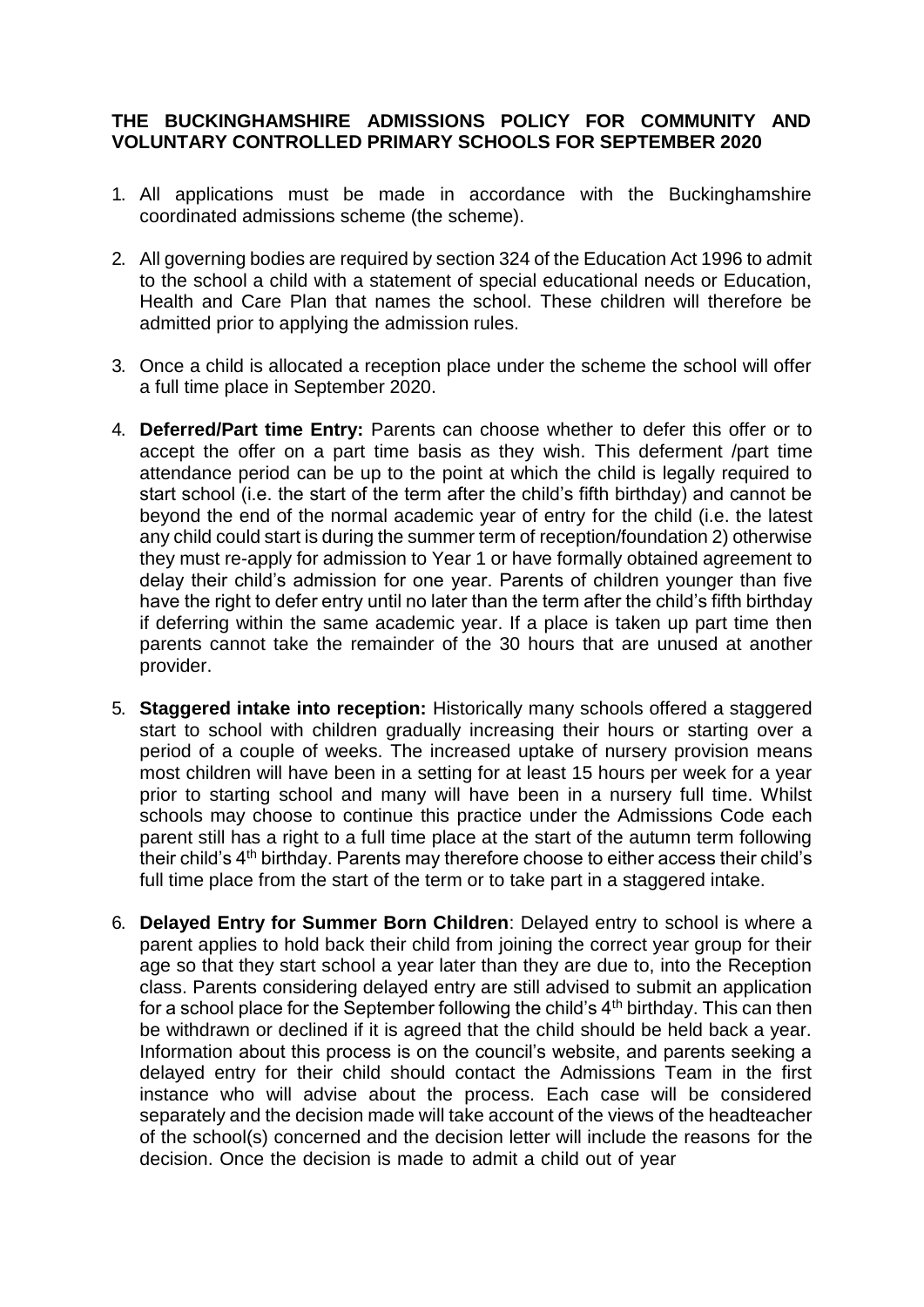group their admission will be managed in the same way as any other child in the intake with no reference being made to the child's age.

- 7. If there are more applications received than the places available at a school then the places will be allocated within the scheme in accordance with the published admission rules for the school.
- 8. Details of the dates for timely applications and how late applications are handled are given in the scheme.
- 9. Where a child is admitted to a school's Foundation 1, (nursery or pre-school provision) there can be no guarantee of a place in the main school as the coordinated admissions scheme is used to decide who should be admitted to the main school.

#### **Admission rules for Buckinghamshire community and voluntary-controlled primary schools**

Once children with an EHCP are admitted then the following rules are used:

1. Looked after children (*see Note 1*) and previously looked after children

2. Children who appear to have been in state care outside of England and ceased to be in state care as a result of being adopted (*see Note 2*)

*3.* Children who have exceptional medical or social needs, which can only be met at that school, supported by written evidence from an appropriate professional person. *(See Note 3)*

4. Children of staff where either:

- *i.*The member of staff has been employed at the school for two or more years at the time at which the application for admission to the school is made, *and/or*
- *ii.*The member of staff is recruited to fill a vacant post for which there is a demonstrable skill shortage *(see Note 4)*

5. Children living within the catchment area of the school *(See Note 5)*.

6. *For the main point of entry*: Siblings *(See Note 6)* of children who are attending the school or a 'linked primary' school in Year R – Year 5 at the time allocations are made, and are expected to be on the school roll or linked school roll at the time of the proposed admission, or who have already been offered a place to start in the current academic year at the school or a 'linked primary school'.

*For immediate in year admission after the normal point of entry*: Siblings of children who are in Year R to Year 6 at the time of admission to the school.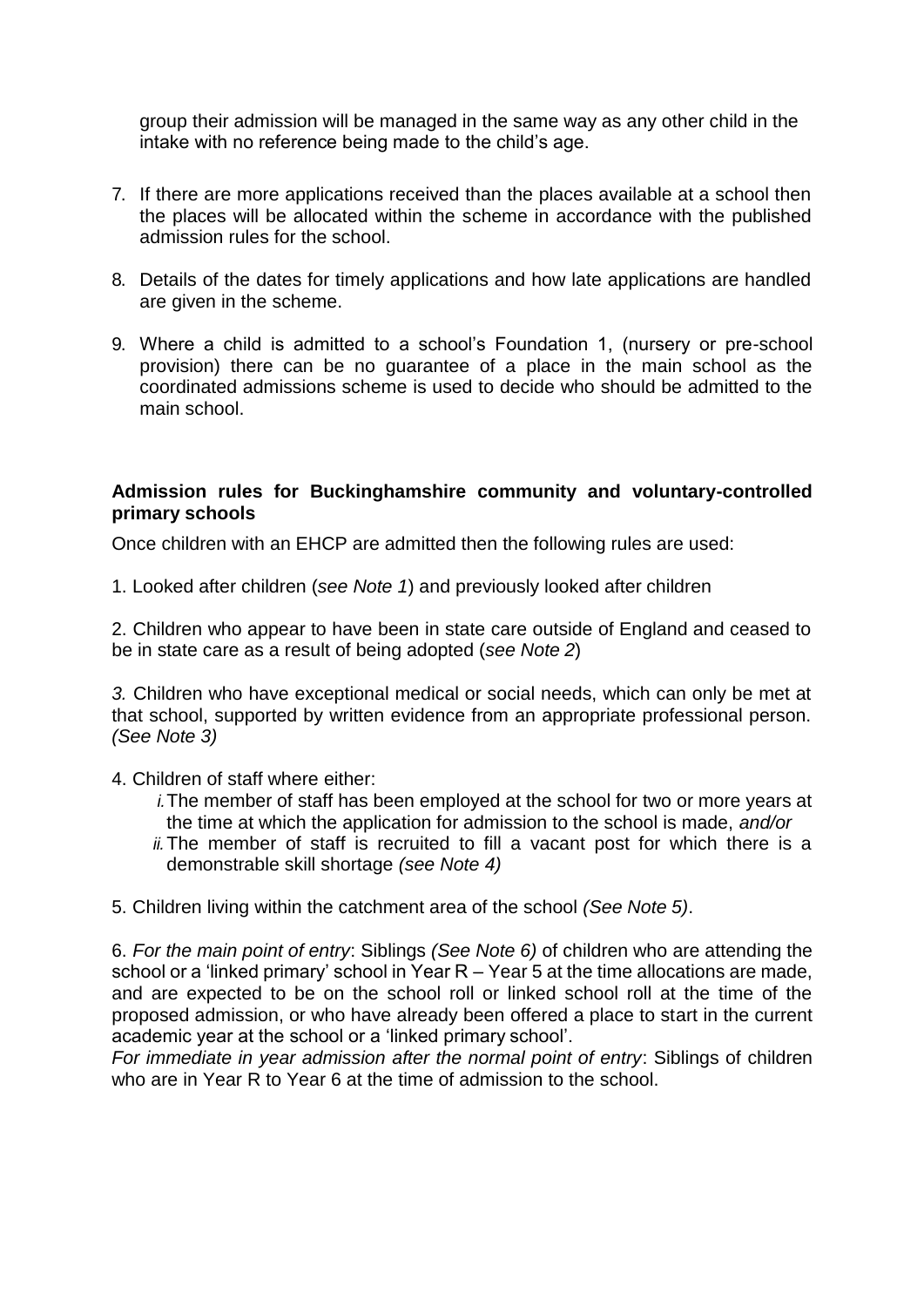7. Children attending a primary school linked to the school named in the list of 'linked primary' schools at the time allocations are made. (A list of linked primary schools is attached)

*8.* Once the above rules have been applied then any further places will be offered in distance order; using the distance between the family's Normal Home Address *(See Notes 7 and 8*) and the school's nearest open entrance gate offering the closest first. We use a straight line distance. *(See Note 9)*

9. Where a school can take some, but not all, of the children who qualify under one of these rules, we will give priority to children by taking account of the next rule (or rules) in the numbered list to decide who has priority for places.

*10.* If it still not possible to decide between two applicants who are equidistant then an independently scrutinised [random allocation](https://www.buckscc.gov.uk/media/1740/random-allocation-procedure.pdf) will be made to allocate the final place. An explanation of the method of making random allocations is on the council website at: <https://www.buckscc.gov.uk/media/1740/random-allocation-procedure.pdf> *(See also Note 10 below regarding twins and multiple births)*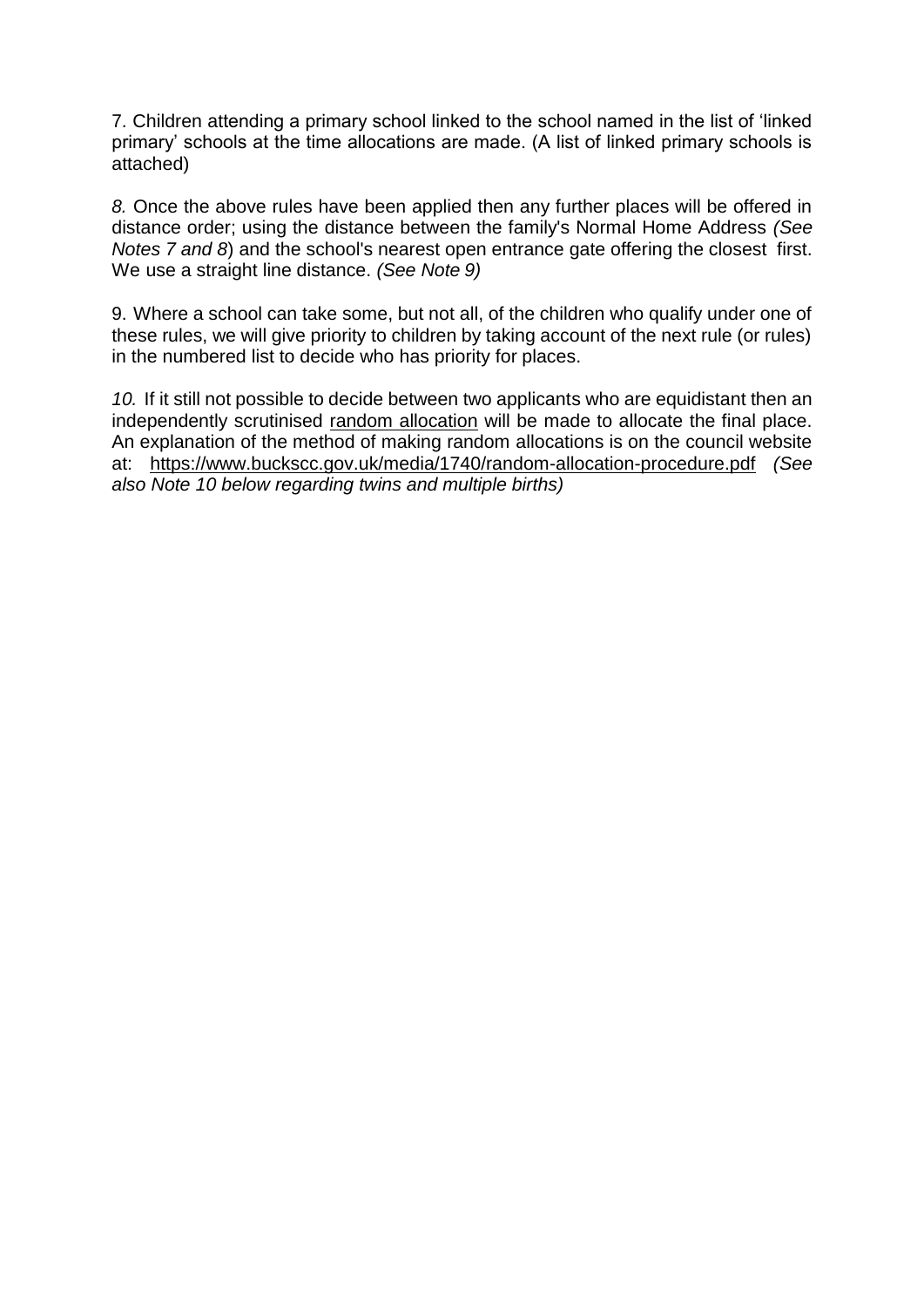# **Explanation of terms used in the admission rules.**

## **Note 1 Definition of Looked After Children and Previously Looked After Children**

For admissions purposes a 'looked after child' is a child who is in the care of a local authority in England, or is being provided with accommodation by a local authority in England in the exercise of their social services functions (see the definition in Section 22 (1) of the Children Act 1989). This covers accommodated children and those who are in care under a Care Order/interim order. This can include: living with family or friends, in foster care, a children's home, residential school, special school or in supported lodgings.

This rule includes children who were previously looked after and immediately after being looked after became the subject of an adoption, child arrangement order or special guardianship order as set out below.

Child arrangements order: is an order setting the arrangements to be made as to the person with whom the child is to live under the Children and Families Act 2014

Special guardianship order: is an order appointing one or more individuals to be a child's special guardian (or special guardians) under Section 14A of the Children Act 1989

## **Note 2: Definition of State Care outside of England**

A child is regarded as having been in state care in a place outside of England if they were accommodated by a public authority, a religious organisation or any other provider of care whose sole purpose is to benefit society.

### **Note 3 Exceptional Social and Medical process**

A panel comprising education professionals will consider the applications under this rule on receipt of written information from the parent indicating their reasons for the child attending a particular school. When making an application parents should send evidence from an independent professional person (this might be a doctor, health visitor, or Education Welfare Officer, for example) who knows about the child and supports the application to the school. It must clearly show why the school is the most suitable and any difficulties if alternate schools were offered.

The panel will consider which children can be considered under this rule prior to each admission round.

### **Note 4: Definition of school staff**

'School staff' includes

- i. teaching staff on a permanent or fixed term contract exceeding 11 months in duration, and
- ii. all other staff on permanent or fixed term contracts exceeding 11 months in duration for posts of in excess of 15 hours per week.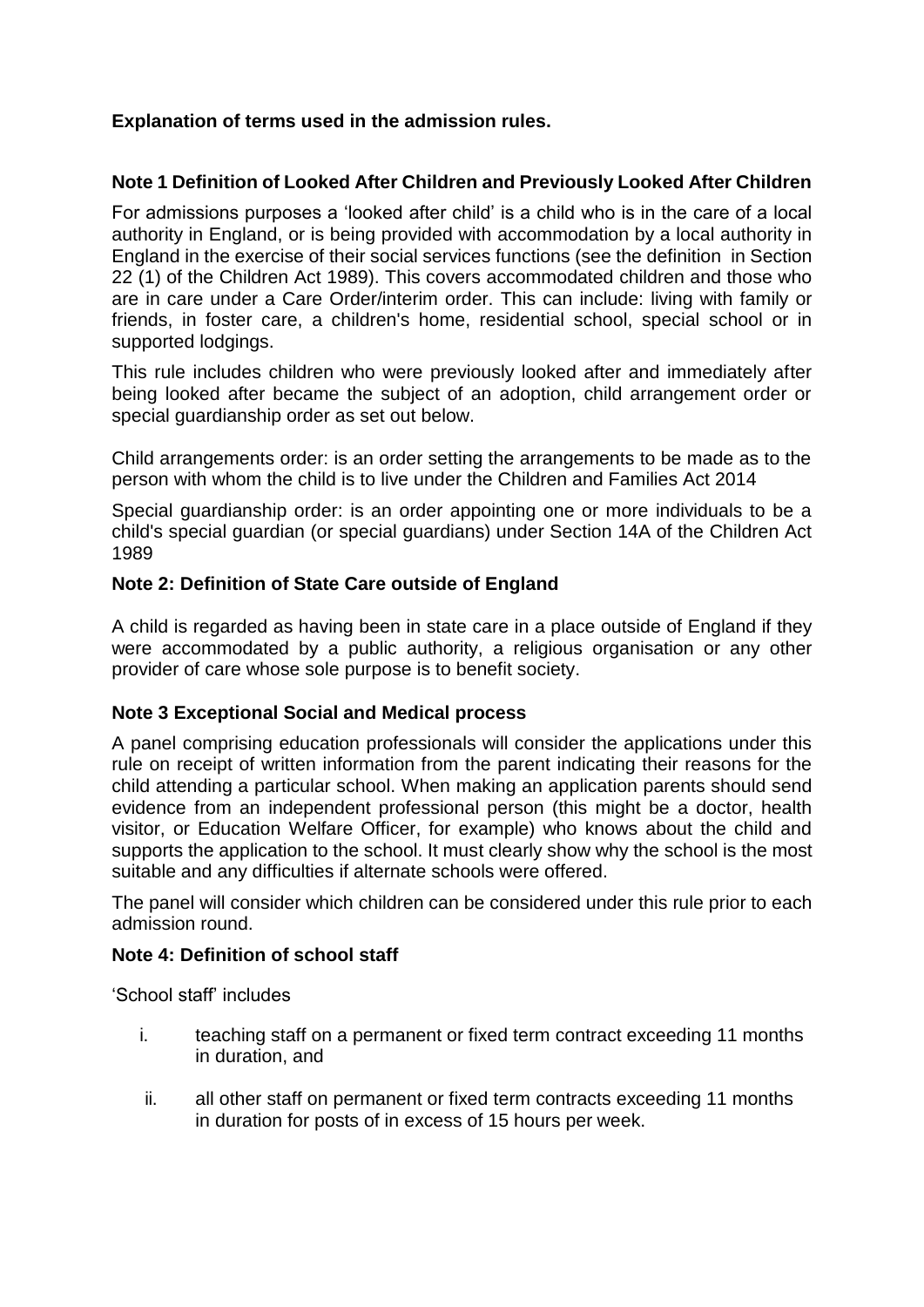'Demonstrable skill shortage' is a post which the school has had difficulty in filling. An example might be where the school has taken part in a recruitment drive to fill the post either across the country or worldwide and/or where the post was not filled at the first attempt.

# **Note 5: Primary School Catchment Areas**

The primary school catchments can be viewed via the 'Find my child a school place' mapping service at:

## <https://services.buckscc.gov.uk/school-admissions>

## **Note 6: Definition of sibling**

A sibling is a brother or sister. For admission purposes we mean one of two or more individuals who have one or more parent in common, or any other child (including an adopted or fostered child) who lives at the same address and for whom the parent also has parental responsibility or, (in the case of a fostered child) delegated authority.

We will only consider a pupil in a primary school as a 'sibling' if he or she is attending, in the specified year groups, the school or a linked primary school at the time the allocations are made or, for in-year admissions the time of admission), or has been formally offered a place at the school in the operation of the Coordinated Primary Admissions Scheme. In all cases they are expected to still be at the school at the time of proposed admission.

## **Note 7: Definition of parent**

This is as defined in law (the Education Act 1996) as either:

- Any person who has parental responsibility (defined in Children Act 1989) for the child or young person; or
- Any person who has care of the child or young person.

## **Note 8: Definition of normal home address (more detail is available in the guide)**

This is the child's home address. This must be where the parent or legal carer of the child and the child live together unless it is proved that the child is resident elsewhere with someone who has legal care and control of the child. The address should be a residential property which can be permanently occupied 52 weeks of the year without any restrictions on occupation and not subjected to any planning or contractual restrictions on the duration of occupancy and is your child's only or main residence that is owned, leased or rented by the child's parent(s) or person with legal care and control of the child.

To avoid doubt where a child lives with parents with shared responsibility, each for part of a week or month, the address where the child lives will be determined by:

1) Confirmation of the registered address to which Child Benefit is currently being paid, or, if child benefit is not received then the address from which the child in question is registered with the doctor.

2) If 1) above is not applicable then the parent with whom the child spends the greater proportion of the school week from Sunday evening to Thursday evening.